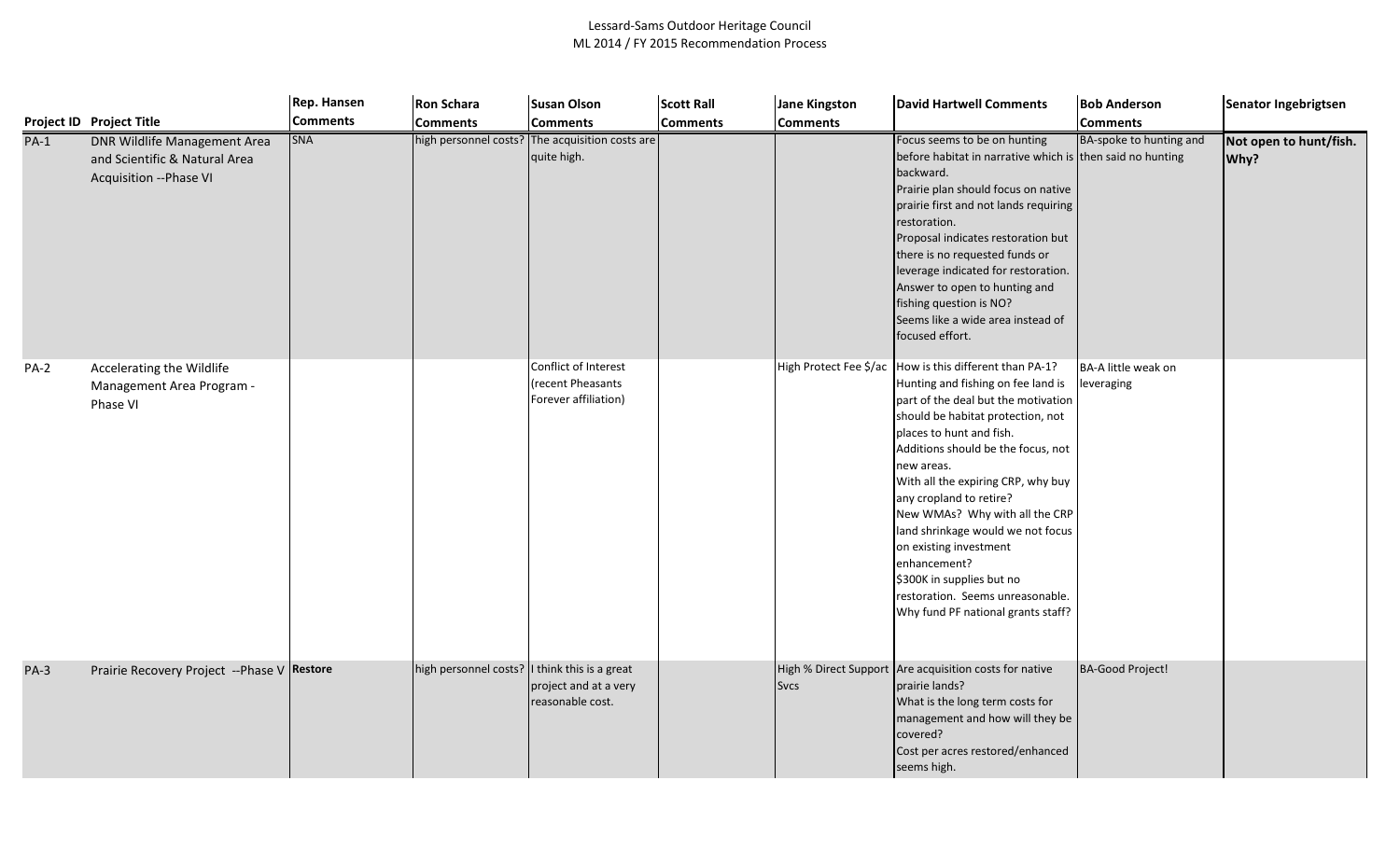|             |                                                                                              | Rep. Hansen     | <b>Ron Schara</b>    | <b>Susan Olson</b>                                            | <b>Scott Rall</b> | Jane Kingston   | <b>David Hartwell Comments</b>                                                                                                                                                                                                                                                                                                                                                                                                                                                                                                                             | <b>Bob Anderson</b>                            | Senator Ingebrigtsen |
|-------------|----------------------------------------------------------------------------------------------|-----------------|----------------------|---------------------------------------------------------------|-------------------|-----------------|------------------------------------------------------------------------------------------------------------------------------------------------------------------------------------------------------------------------------------------------------------------------------------------------------------------------------------------------------------------------------------------------------------------------------------------------------------------------------------------------------------------------------------------------------------|------------------------------------------------|----------------------|
|             | <b>Project ID Project Title</b>                                                              | <b>Comments</b> | <b>Comments</b>      | <b>Comments</b>                                               | <b>Comments</b>   | <b>Comments</b> |                                                                                                                                                                                                                                                                                                                                                                                                                                                                                                                                                            | <b>Comments</b>                                |                      |
| PA-4        | Northern Tallgrass Prairie National<br>Wildlife Refuge Land Acquisition --<br>Phase V        |                 |                      | Acquisition and<br>easement costs are on<br>the high side.    |                   |                 | 0 What is in the contracts budget?                                                                                                                                                                                                                                                                                                                                                                                                                                                                                                                         | <b>BA-USFWS Science? Federal</b><br>Ownership? |                      |
| <b>PA-5</b> | Cannon River Headwaters Habitat<br>Complex Phase IV                                          |                 |                      | Acquisition and<br>restoration costs are on<br>the high side. |                   |                 | 0 Lack of hunting and fishing<br>opportunities is not a habitat<br>focused reason for funding.                                                                                                                                                                                                                                                                                                                                                                                                                                                             | <b>BA-Wetlands</b>                             |                      |
| PA-6        | Accelerated protection of<br>grassland and prairie habitat with<br>(RIM) and (NPB) easements |                 | high costs per acre? | The easement costs are<br>prohibitively high                  |                   |                 | 0 Combined cost per acre of CRP and BA-Land not open to<br>then RIM easement - and % of<br>value of land<br>2 full time easement processors for<br>3 years?<br>A full time engineer for 3 years?                                                                                                                                                                                                                                                                                                                                                           | public?                                        |                      |
| <b>PA-7</b> | Minnesota Buffers for Wildlife and<br>Water -- Phase IV                                      |                 |                      | The easement costs are<br>on the high side.                   |                   |                 | 0 Can we get schedule of how much BA-Land not open<br>land per year is rolling out of CRP? Cost.<br>And % reenrolling (and for how<br>long the contracts are and what<br>the % of FMV the contract<br>represents)?<br>Why does no one worry about the<br>effect of crop insurance on CRP<br>programs?<br>What is the effect of 200' each side<br>of a ditch/stream on insects,<br>mammals, amphibians, etc? -<br>especially in areas with lots of<br>agricultural inputs.<br>% of FMV?<br>What is 1 GIS person going to do<br>for 3 years working on this? | High                                           |                      |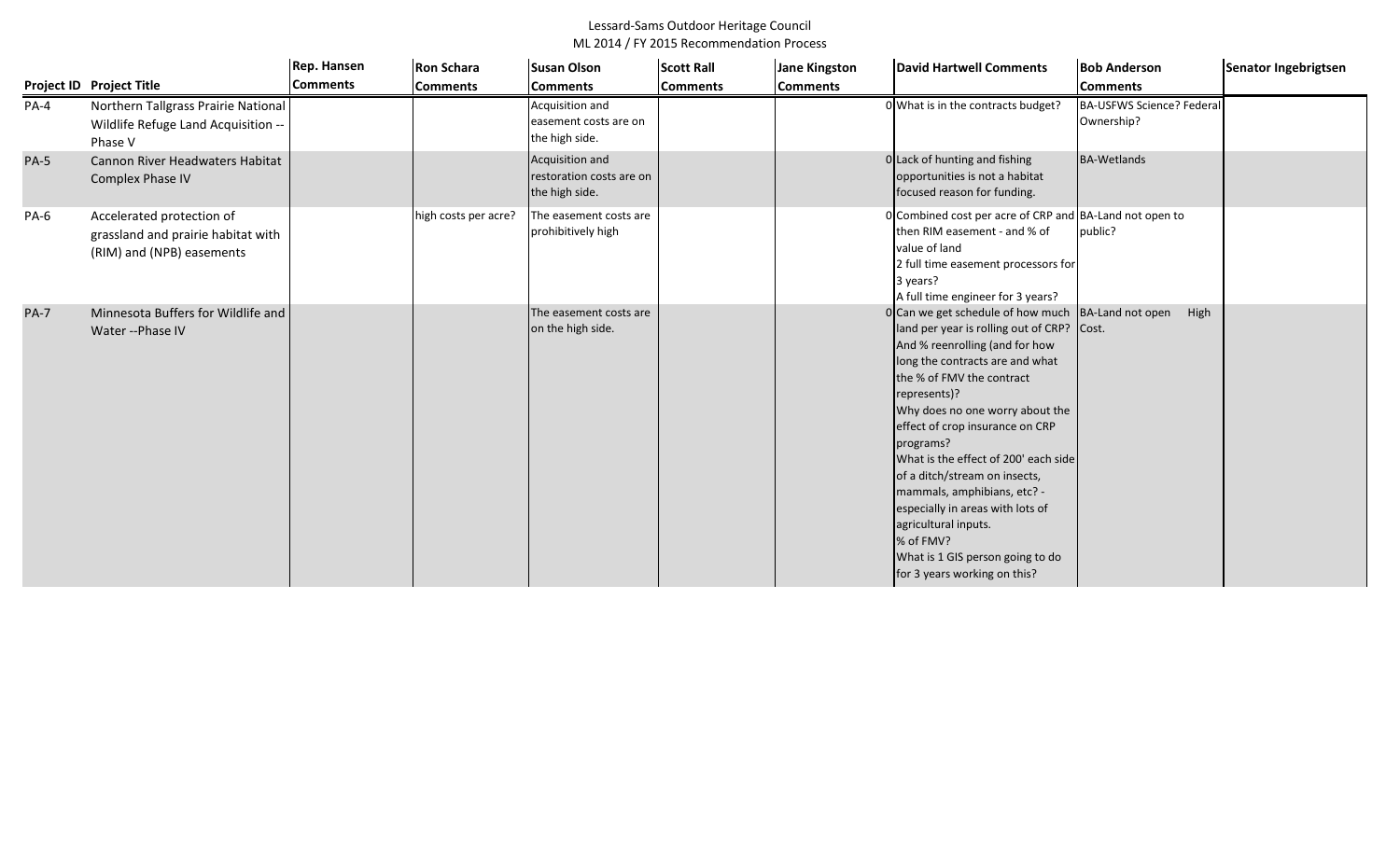|       |                                             | Rep. Hansen         | <b>Ron Schara</b>                         | <b>Susan Olson</b>                                                                                                                                                                                                                                                                                             | <b>Scott Rall</b> | <b>Jane Kingston</b>               | David Hartwell Comments                                                                                                                                                                                                                                                                                                                    | <b>Bob Anderson</b>       | Senator Ingebrigtsen |
|-------|---------------------------------------------|---------------------|-------------------------------------------|----------------------------------------------------------------------------------------------------------------------------------------------------------------------------------------------------------------------------------------------------------------------------------------------------------------|-------------------|------------------------------------|--------------------------------------------------------------------------------------------------------------------------------------------------------------------------------------------------------------------------------------------------------------------------------------------------------------------------------------------|---------------------------|----------------------|
|       | Project ID Project Title                    | <b>Comments</b>     | <b>Comments</b>                           | <b>Comments</b>                                                                                                                                                                                                                                                                                                | <b>Comments</b>   | <b>Comments</b>                    |                                                                                                                                                                                                                                                                                                                                            | <b>Comments</b>           |                      |
| PA-8  | Green Corridor Legacy Program --<br>Phase V |                     |                                           | This was poorly written.<br>It is vague, ambiguous<br>and unclear, and reads<br>like a history lesson and<br>not a grant proposal.<br>They did not explain<br>what they are planning<br>to do with the<br>requested funds. I am<br>also concerned that the<br>maintenance will be a<br>problem given the DNR's |                   |                                    | O Tourism and new business<br>concepts are not a desired<br>outcome of habitat funding.<br>Not sure if the priority is native<br>prairie or grasslands.<br>Focus areas are different in<br>narrative to county locations<br>identified.<br>Proposal states funding will go to<br>parking lots.<br>Not sure what contract cost<br>includes. |                           |                      |
| PRE-1 | DNR Grassland -- Phase VI                   | No Grazing No Fence | high personnel costs? Very cost-efficient | existing budget for<br>maintenance of DNR-<br>project, however, I am<br>concerned that the<br>maintenance will be a<br>problem given the DNR's<br>existing budget for<br>maintenance of DNR-<br>owned lands                                                                                                    |                   | Direct Support Svcs.<br>Low \$/ac. | Public access? High % Grassland conversion?<br>Pheasant stamp allocation is not<br><b>LSOHC</b> business.<br>Prairie Cons. Plan - is this on<br>permanently protected land? Farm<br>bill assistance?<br>NO cost of easement although<br>4000 acres will be protected at a<br>cost of \$272,400                                             | BA-Farm Bill Partnership? | Enhance              |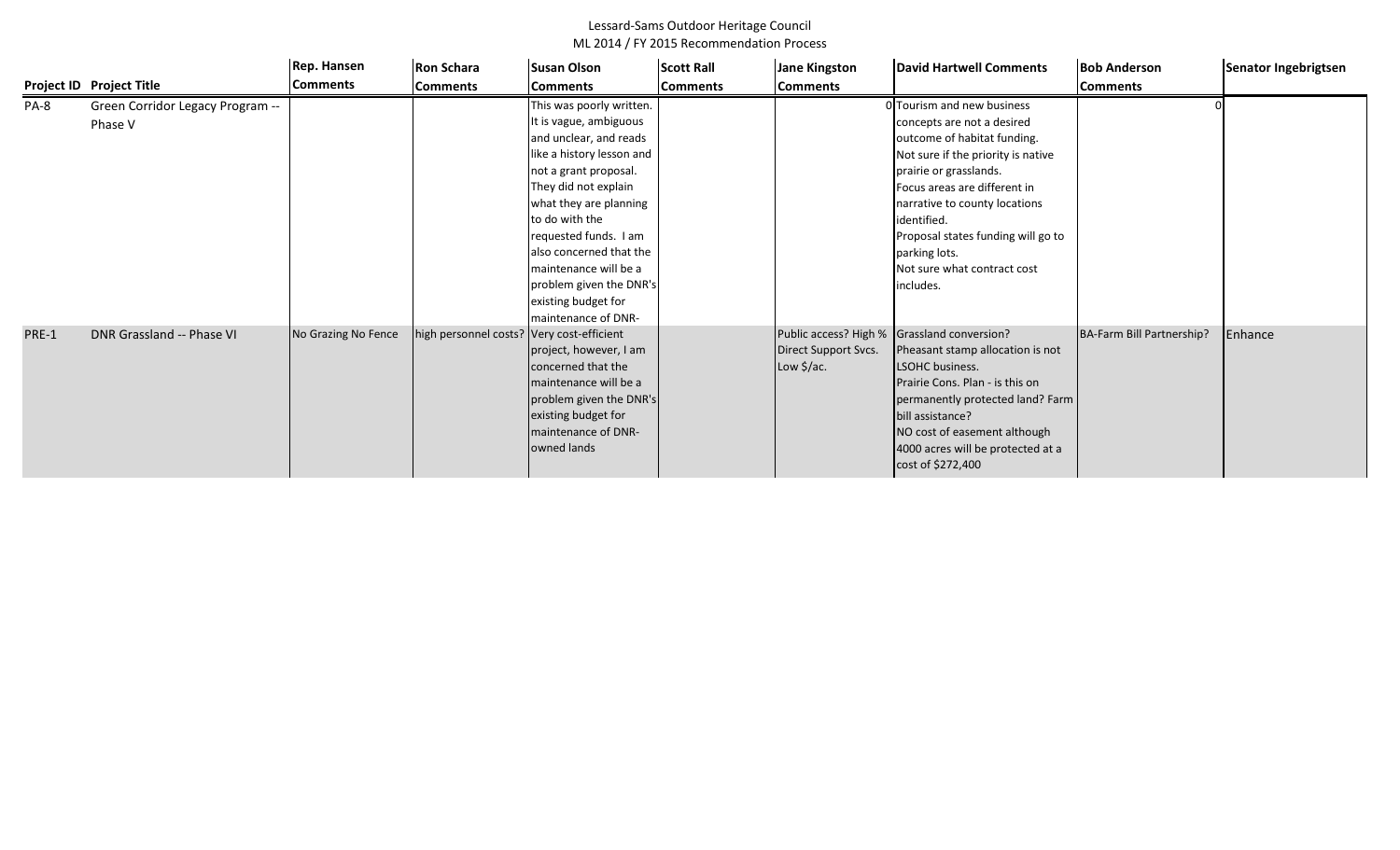|       |                                                                        | Rep. Hansen     | <b>Ron Schara</b> | <b>Susan Olson</b>                                                                                                                                                                                                                                                                                                                                                                                                                                                                                                                                    | <b>Scott Rall</b>     | <b>Jane Kingston</b>                               | <b>David Hartwell Comments</b>                                                                                                                                                                                                                                                                                                      | <b>Bob Anderson</b> | Senator Ingebrigtsen                |
|-------|------------------------------------------------------------------------|-----------------|-------------------|-------------------------------------------------------------------------------------------------------------------------------------------------------------------------------------------------------------------------------------------------------------------------------------------------------------------------------------------------------------------------------------------------------------------------------------------------------------------------------------------------------------------------------------------------------|-----------------------|----------------------------------------------------|-------------------------------------------------------------------------------------------------------------------------------------------------------------------------------------------------------------------------------------------------------------------------------------------------------------------------------------|---------------------|-------------------------------------|
|       | Project ID Project Title                                               | <b>Comments</b> | <b>Comments</b>   | <b>Comments</b>                                                                                                                                                                                                                                                                                                                                                                                                                                                                                                                                       | <b>Comments</b>       | <b>Comments</b>                                    |                                                                                                                                                                                                                                                                                                                                     | <b>Comments</b>     |                                     |
| PRE-2 | Anoka Sandplain Habitat<br>Restoration and Enhancement --<br>Phase III | No Fence        |                   | Many of the projects in<br>this group proposal are<br>very worthy, but the<br>overall score was pulled<br>down by certain<br>projects that weren't<br>explained well and are<br>not (in my opinion)<br>within the scope of the<br>Constitutional<br>Amendment's funding<br>mechanism and should<br>have been submitted to<br>the Parks and Trails fund<br>instead. I would<br>recommend funding on                                                                                                                                                    | time line is too long | Public access? Low<br>Enhance \$/ac.               | What is the development pressure<br>on the sandplain today. Can it be<br>quantified?<br>Is the use of volunteers to do<br>restoration work cost effective to<br>professional contractors?<br>Long term plan for restoration<br>efforts?<br>Explain herbicide cattail control.<br>2 acres of "habitat" restored for<br>\$218,000???? |                     | 0 Enhance                           |
| PRE-3 | Wirth Park Habitat Enhancements                                        |                 |                   | the worthy projects<br>within the LSOHC's<br>scope. The submitting<br>entities should strongly<br>consider separate<br>submissions on future<br>Although this is a<br>worthy project, it is not<br>(in my opinion) within<br>the scope of the<br>Constitutional<br>Amendment's funding<br>mechanism and should<br>be submitted to the<br>Parks and Trails fund<br>instead. The proposal<br>indicates that they have<br>received P&T funding<br>for related work in the<br>past. Also, I feel the<br>enhancement costs are<br>prohibitively high. That | time line is to long  | Miss Flyway more<br>than immediately<br>over River | how to do cattail removal.<br>How to manage reed canary grass<br>long term given the seed bank?<br>Not sure of the plan for<br>permanence of enhancement.<br>Explain the difference between<br>professional services and<br>contracts.                                                                                              |                     | 0 Cost very high pr<br>acre/4016.00 |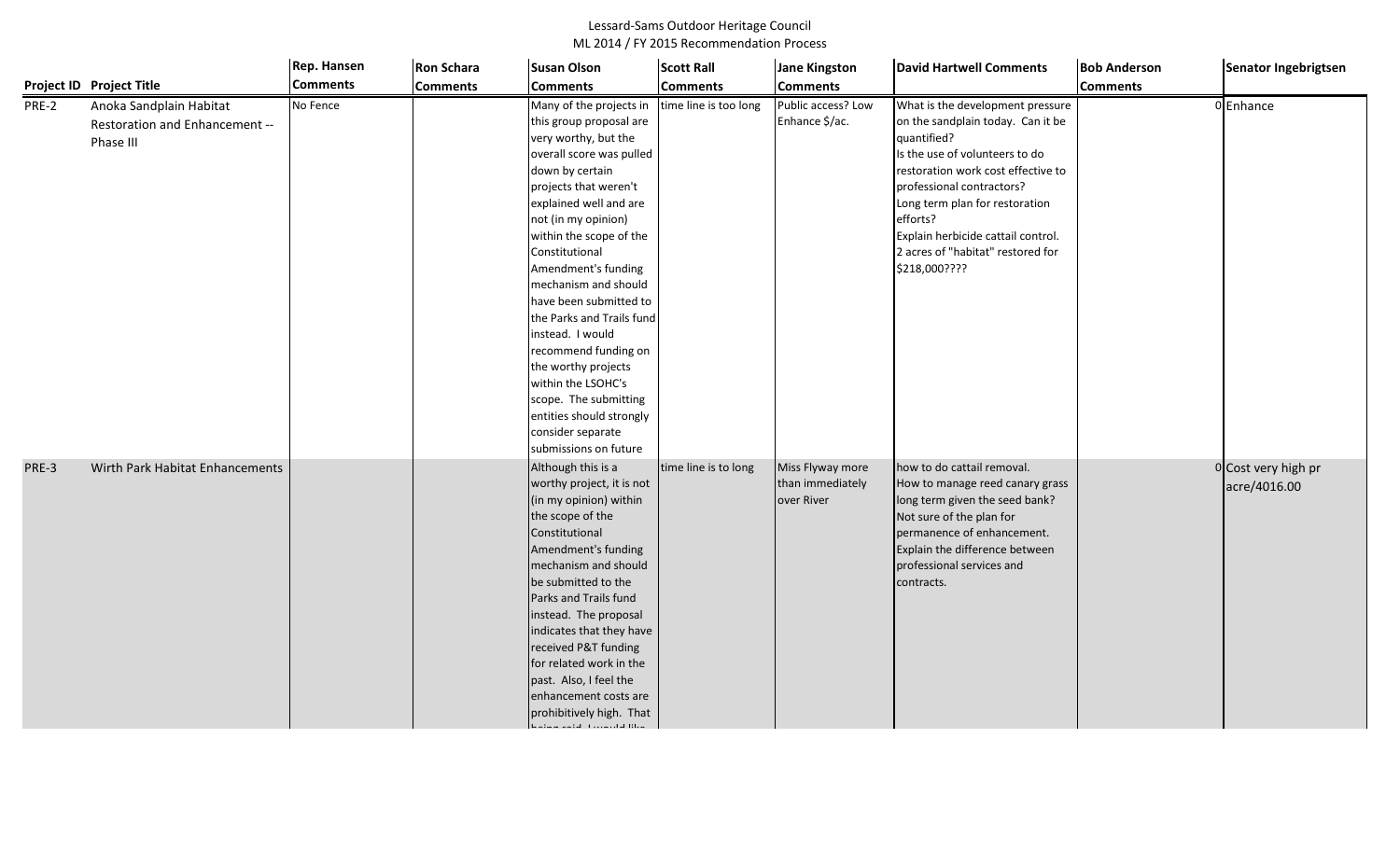|        |                                    | <b>Rep. Hansen</b> | <b>Ron Schara</b> | <b>Susan Olson</b>        | <b>Scott Rall</b>                   | <b>Jane Kingston</b> | <b>David Hartwell Comments</b>                           | <b>Bob Anderson</b> | Senator Ingebrigtsen     |
|--------|------------------------------------|--------------------|-------------------|---------------------------|-------------------------------------|----------------------|----------------------------------------------------------|---------------------|--------------------------|
|        | Project ID Project Title           | <b>Comments</b>    | <b>Comments</b>   | <b>Comments</b>           | <b>Comments</b>                     | <b>Comments</b>      |                                                          | <b>Comments</b>     |                          |
| PRE-4  | Crow-Hassan Prairie Complex        |                    |                   | Although this is a        |                                     | Low Enhance \$/ac    | Explain cattail and phragmighty                          |                     |                          |
|        | <b>Restoration and Enhancement</b> |                    |                   | worthy project, it is not |                                     |                      | removal                                                  |                     |                          |
|        |                                    |                    |                   | (in my opinion) within    |                                     |                      |                                                          |                     |                          |
|        |                                    |                    |                   | the scope of the          |                                     |                      |                                                          |                     |                          |
|        |                                    |                    |                   | Constitutional            |                                     |                      |                                                          |                     |                          |
|        |                                    |                    |                   | Amendment's funding       |                                     |                      |                                                          |                     |                          |
|        |                                    |                    |                   | mechanism and should      |                                     |                      |                                                          |                     |                          |
|        |                                    |                    |                   | be submitted to the       |                                     |                      |                                                          |                     |                          |
|        |                                    |                    |                   | Parks and Trails fund     |                                     |                      |                                                          |                     |                          |
|        |                                    |                    |                   | instead. That being said, |                                     |                      |                                                          |                     |                          |
|        |                                    |                    |                   | this is a dedicated       |                                     |                      |                                                          |                     |                          |
|        |                                    |                    |                   | enhancement and           |                                     |                      |                                                          |                     |                          |
|        |                                    |                    |                   | restoration of prairie    |                                     |                      |                                                          |                     |                          |
| PRE-5  | Praire and Oak Savanna             |                    |                   | This was poorly written   |                                     | Public access?       |                                                          |                     | 0 Supplies and materials |
|        | Restoration along Mississippi and  |                    |                   | and does not explain      |                                     | Describe equip &     |                                                          |                     | 250K ??                  |
|        | <b>Rum Rivers</b>                  |                    |                   | what work is planned      |                                     | supplies?            |                                                          |                     |                          |
|        |                                    |                    |                   | for the subject acres. It |                                     |                      |                                                          |                     |                          |
|        |                                    |                    |                   | appears to be substitute  |                                     |                      |                                                          |                     |                          |
|        |                                    |                    |                   | funding for what the      |                                     |                      |                                                          |                     |                          |
|        |                                    |                    |                   | entity would be doing     |                                     |                      |                                                          |                     |                          |
|        |                                    |                    |                   | anyway. In addition, it   |                                     |                      |                                                          |                     |                          |
|        |                                    |                    |                   | is not (in my opinion)    |                                     |                      |                                                          |                     |                          |
|        |                                    |                    |                   | within the scope of the   |                                     |                      |                                                          |                     |                          |
|        |                                    |                    |                   | Constitutional            |                                     |                      |                                                          |                     |                          |
|        |                                    |                    |                   | Amendment's funding       |                                     |                      |                                                          |                     |                          |
|        |                                    |                    |                   | mechanism and should      |                                     |                      |                                                          |                     |                          |
|        |                                    |                    |                   | be submitted to the       |                                     |                      |                                                          |                     |                          |
|        |                                    |                    |                   | Parks and Trails fund     |                                     |                      |                                                          |                     |                          |
|        |                                    |                    |                   | instead.                  |                                     |                      |                                                          |                     |                          |
| $FA-1$ | <b>Dynamic Forest Conservation</b> |                    |                   | 0 The discussion of past  | no money for training "Dynamic" vs. |                      | what is included in contract costs?                      |                     |                          |
|        |                                    |                    |                   | accomplishments/future    |                                     |                      | "Young"? Low Restore 4 year full time position to manage |                     |                          |
|        |                                    |                    |                   | plans is helpful.         |                                     | \$/ac.               | contracts seems high.                                    |                     |                          |
|        |                                    |                    |                   | Reasonable costs for      |                                     |                      |                                                          |                     |                          |
|        |                                    |                    |                   | proposed work, but plan   |                                     |                      |                                                          |                     |                          |
|        |                                    |                    |                   | for sustainability is     |                                     |                      |                                                          |                     |                          |
|        |                                    |                    |                   |                           |                                     |                      |                                                          |                     |                          |
|        |                                    |                    |                   | vague.                    |                                     |                      |                                                          |                     |                          |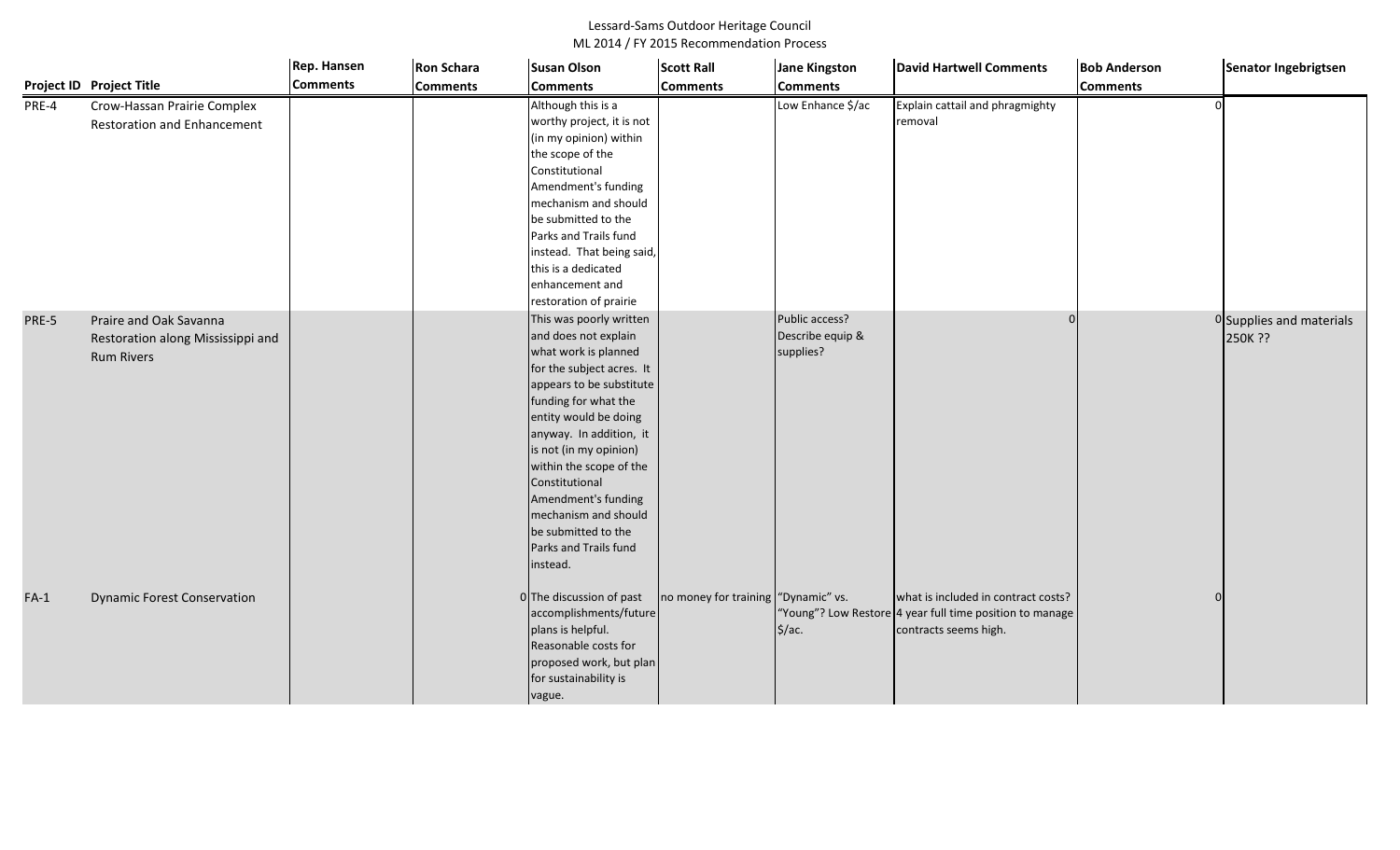|        |                                                                                                                                       | Rep. Hansen     | <b>Ron Schara</b>                  | <b>Susan Olson</b>                                                                                                                                                                           | <b>Scott Rall</b>                                                                                                                                                                       | <b>Jane Kingston</b>                                                                                                             | <b>David Hartwell Comments</b>                                                                                                                                                                                                                                                                                                                                                                                                                                                                                                                                                                                | <b>Bob Anderson</b> | Senator Ingebrigtsen         |
|--------|---------------------------------------------------------------------------------------------------------------------------------------|-----------------|------------------------------------|----------------------------------------------------------------------------------------------------------------------------------------------------------------------------------------------|-----------------------------------------------------------------------------------------------------------------------------------------------------------------------------------------|----------------------------------------------------------------------------------------------------------------------------------|---------------------------------------------------------------------------------------------------------------------------------------------------------------------------------------------------------------------------------------------------------------------------------------------------------------------------------------------------------------------------------------------------------------------------------------------------------------------------------------------------------------------------------------------------------------------------------------------------------------|---------------------|------------------------------|
|        | Project ID Project Title                                                                                                              | <b>Comments</b> | <b>Comments</b>                    | <b>Comments</b>                                                                                                                                                                              | <b>Comments</b>                                                                                                                                                                         | <b>Comments</b>                                                                                                                  |                                                                                                                                                                                                                                                                                                                                                                                                                                                                                                                                                                                                               | <b>Comments</b>     |                              |
| $FA-2$ | Preventing Forest Fragmentation<br>and Protecting and Restoring Lake<br>and Stream Habitat in the St. Louis<br><b>River Watershed</b> |                 | DNR wolf rules must<br>be required | Well-thought out<br>proposal with excellent<br>maintenance plan.<br>Acquisition costs seem<br>reasonable.                                                                                    | how will residents of<br>the statte find this<br>project can it be<br>listed on the state<br>recreation map?<br>Would you consider<br>making this a<br>traditional state<br>oowned wma? | Must be permanent,<br>or returned to State.<br>Should have equal<br>access/rules for all.<br>Must be used as<br>deemed by LSOHC. | Is restoration of acquired lands the BA-Funding too much<br>match?                                                                                                                                                                                                                                                                                                                                                                                                                                                                                                                                            |                     | Const/Required<br>ownership? |
| $FA-3$ | Camp Ripley ACUBProtecting<br>one of the last great places in<br>Minnesota -- Phase IV                                                |                 |                                    | I feel that the<br>wetland/prairie<br>easements are be more<br>important than the<br>forest easements.                                                                                       |                                                                                                                                                                                         |                                                                                                                                  | 0 Why should we invest to protect<br>the functioning of Camp Ripley -<br>should that not be the federal<br>government/national guard's<br>responsibility?<br>Habitat funds should be about<br>habitat but this proposal seems to<br>promote hunting as a goal. But the<br>project is an easement project<br>with no public access.<br>Why should we support Camp<br>Ripley and their economic impact?<br>How is value of easements<br>determined? is the degradation of<br>value due to noise pollution a<br>factor? With 250 landowners<br>wanting to sign up, something<br>must be amiss in the valuations. |                     |                              |
| $FA-4$ | Northeastern Minnesota Sharp-<br>tailed Grouse Habitat Partnership -<br>Phase V                                                       |                 | high costs per acre?               | Conflict of Interest<br>(recent Pheasants<br>Forever affiliation)                                                                                                                            |                                                                                                                                                                                         | Appraisals final? Low<br>Enhance \$/ac.                                                                                          |                                                                                                                                                                                                                                                                                                                                                                                                                                                                                                                                                                                                               |                     |                              |
| $FA-5$ | Protecting Pinelands Sands Aquifer<br><b>Forestlands and Aquatic Habitat</b><br>Phase 1                                               |                 |                                    | I feel this is an<br>important project and<br>well-written, but I am<br>concerned that the<br>maintenance will be a<br>problem given the DNR's<br>existing budget for<br>maintenance of DNR- |                                                                                                                                                                                         |                                                                                                                                  | 0 What impact is climate change<br>projected to have on dry pine<br>forest?<br>Are we being asked to recommend<br>a project that would protect the<br>aquifer for agriculture? What are<br>they willing to contribute?                                                                                                                                                                                                                                                                                                                                                                                        |                     |                              |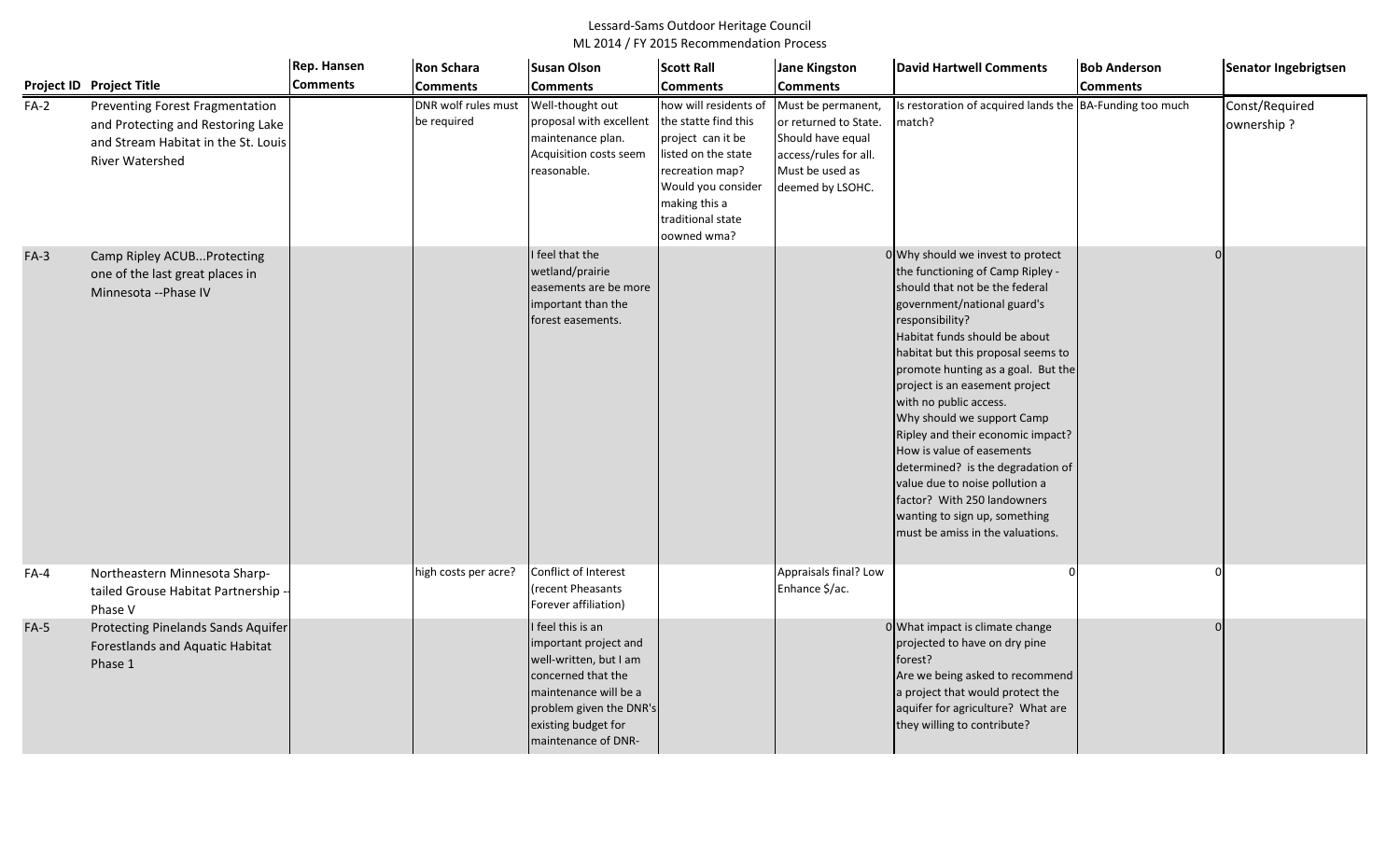|        |                                                                                                              | Rep. Hansen     | <b>Ron Schara</b>        | <b>Susan Olson</b>                                                                                                                                                                                                                                                                                | <b>Scott Rall</b> | <b>Jane Kingston</b>                | <b>David Hartwell Comments</b>                                                                                              | <b>Bob Anderson</b> | Senator Ingebrigtsen |
|--------|--------------------------------------------------------------------------------------------------------------|-----------------|--------------------------|---------------------------------------------------------------------------------------------------------------------------------------------------------------------------------------------------------------------------------------------------------------------------------------------------|-------------------|-------------------------------------|-----------------------------------------------------------------------------------------------------------------------------|---------------------|----------------------|
|        | <b>Project ID Project Title</b>                                                                              | <b>Comments</b> | <b>Comments</b>          | <b>Comments</b>                                                                                                                                                                                                                                                                                   | <b>Comments</b>   | <b>Comments</b>                     |                                                                                                                             | <b>Comments</b>     |                      |
| FA-6   | Protect (Acquire) Key Forest<br>Habitat Lands - Cass County Phase                                            |                 |                          | This is one of the few<br>proposals where I see<br>extreme urgency as a<br>factor due to the<br>potential permanent<br>lost opportunity.                                                                                                                                                          |                   | Status of previous yrs'<br>funding? |                                                                                                                             |                     |                      |
| $FA-7$ | State Forest Acquisitions Phase II-<br><b>RJ Dorer Memorial Hardwoods</b><br>State Forest Land Asset Project |                 | high costs per acre?     | think this is a great<br>project but am<br>concerned that the<br>acquisition costs are on<br>the high side, and there<br>isn't much information<br>about the current use of<br>the proposed 828 acres<br>to indicate what's being<br>done to it, if anything.<br>The two acres of<br>easement are |                   |                                     | 0 We are not focused on<br>development of recreational<br>opportunities.<br>Contract cost of \$400,000? For<br>acquisition? |                     |                      |
| FA-8   | Southeast Minnesota Protection<br>and Restoration -- Phase II                                                |                 | high personnel<br>costs? | The acquisition costs are<br>on the high side. The<br>rest of the project<br>seems cost-efficient. I<br>feel the prairie work is<br>more important than<br>the forest work                                                                                                                        |                   | <b>Svcs</b>                         | High % Direct Support Public access is not our goal.<br>No visible plan for funding future<br>restoration needs.            |                     |                      |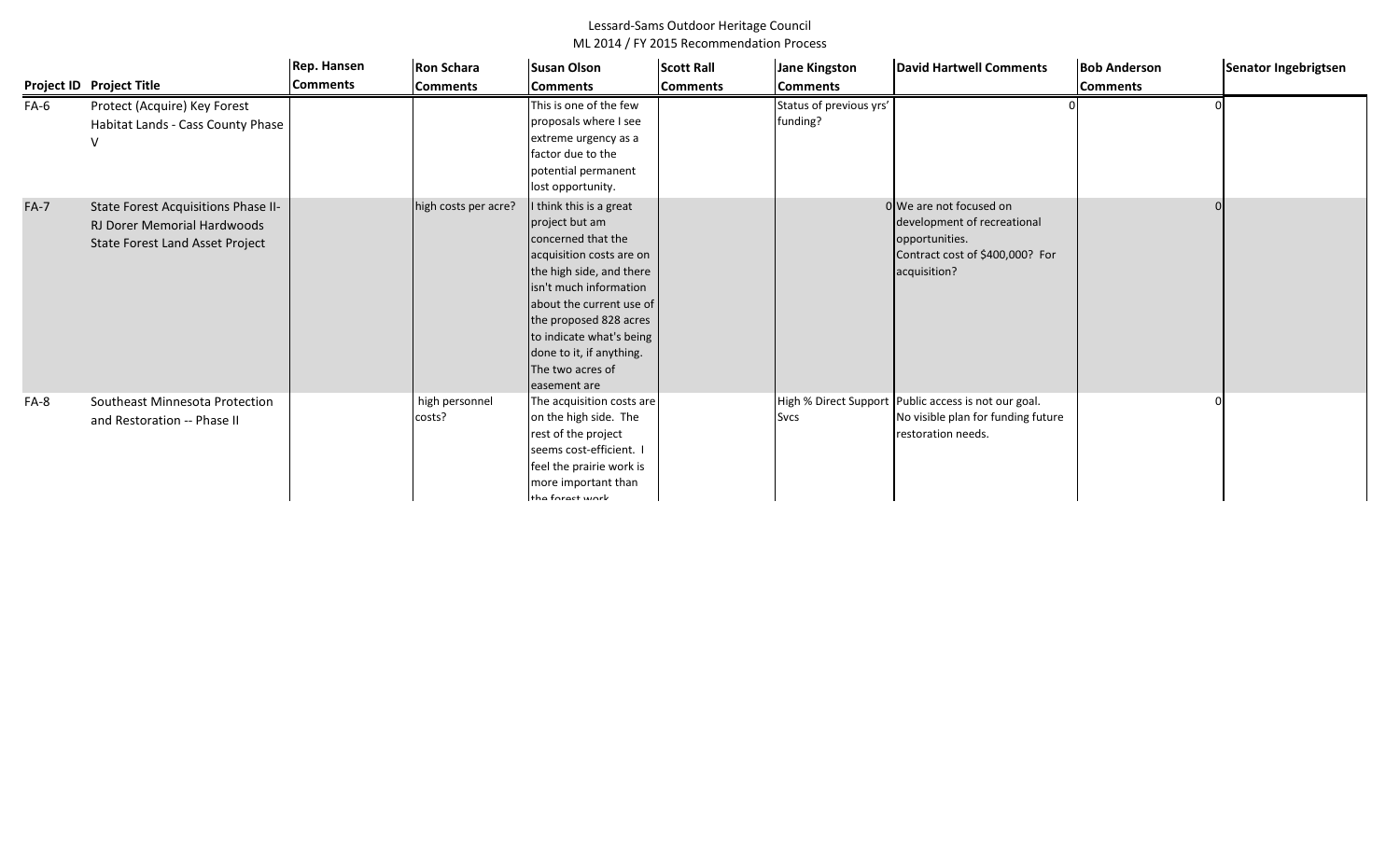|       |                                                       | Rep. Hansen     | <b>Ron Schara</b> | <b>Susan Olson</b>                                                                                                                                                                                                                                                                                                                                                                                                                                                                                                                                                                                                                                                                                       | <b>Scott Rall</b> | <b>Jane Kingston</b>                  | <b>David Hartwell Comments</b>                                                                                                                                                                                                                                                              | <b>Bob Anderson</b> | Senator Ingebrigtsen |
|-------|-------------------------------------------------------|-----------------|-------------------|----------------------------------------------------------------------------------------------------------------------------------------------------------------------------------------------------------------------------------------------------------------------------------------------------------------------------------------------------------------------------------------------------------------------------------------------------------------------------------------------------------------------------------------------------------------------------------------------------------------------------------------------------------------------------------------------------------|-------------------|---------------------------------------|---------------------------------------------------------------------------------------------------------------------------------------------------------------------------------------------------------------------------------------------------------------------------------------------|---------------------|----------------------|
|       | <b>Project ID Project Title</b>                       | <b>Comments</b> | <b>Comments</b>   | <b>Comments</b>                                                                                                                                                                                                                                                                                                                                                                                                                                                                                                                                                                                                                                                                                          | <b>Comments</b>   | <b>Comments</b>                       |                                                                                                                                                                                                                                                                                             | <b>Comments</b>     |                      |
| FRE-1 | Big Woods Habitat Corridors in<br><b>Scott County</b> |                 |                   | I have several concerns<br>with this project. The<br>proposal is extremely<br>vague about exactly<br>what restoration and<br>enhancement are going<br>to be performed on the<br>635 acres. The<br>restoration costs are<br>prohibitively high. The<br>maintenance and<br>sustainability does not<br>seem realistic, given the<br>prior succesful projects<br>were very few acres in<br>comparison to the scope<br>of this project, and the<br>fact that the County<br>hadn't maintained it in<br>the past. Finally, it is<br>not (in my opinion)<br>within the scope of the<br>Constitutional<br>Amendment's funding<br>mechanism and should<br>be submitted to the<br>Parks and Trails fund<br>instead. |                   | Public access? High<br>Restore \$/ac. | Big woods habitat - but doing<br>prairie restoration on cropland?<br>What species would this<br>restoration help?<br>What has changed in the last 10<br>years to create "exponential<br>degradation" of subject lands?<br>Who do the contracts go to and<br>what will they do specifically? | $\Omega$            |                      |
| FRE-2 | Floodplain Forest Enhancement -<br>Mississippi River  |                 |                   | This project has an<br>extremely high cost for<br>an enhancement project<br>and it doesn't appear to<br>merit the dollars<br>expended per acre. In<br>addition, as stated in the<br>proposal, there will be<br>little ultimate value to<br>the project if it can't be<br>continued throughout<br>the region.                                                                                                                                                                                                                                                                                                                                                                                             |                   | Public access?                        |                                                                                                                                                                                                                                                                                             |                     |                      |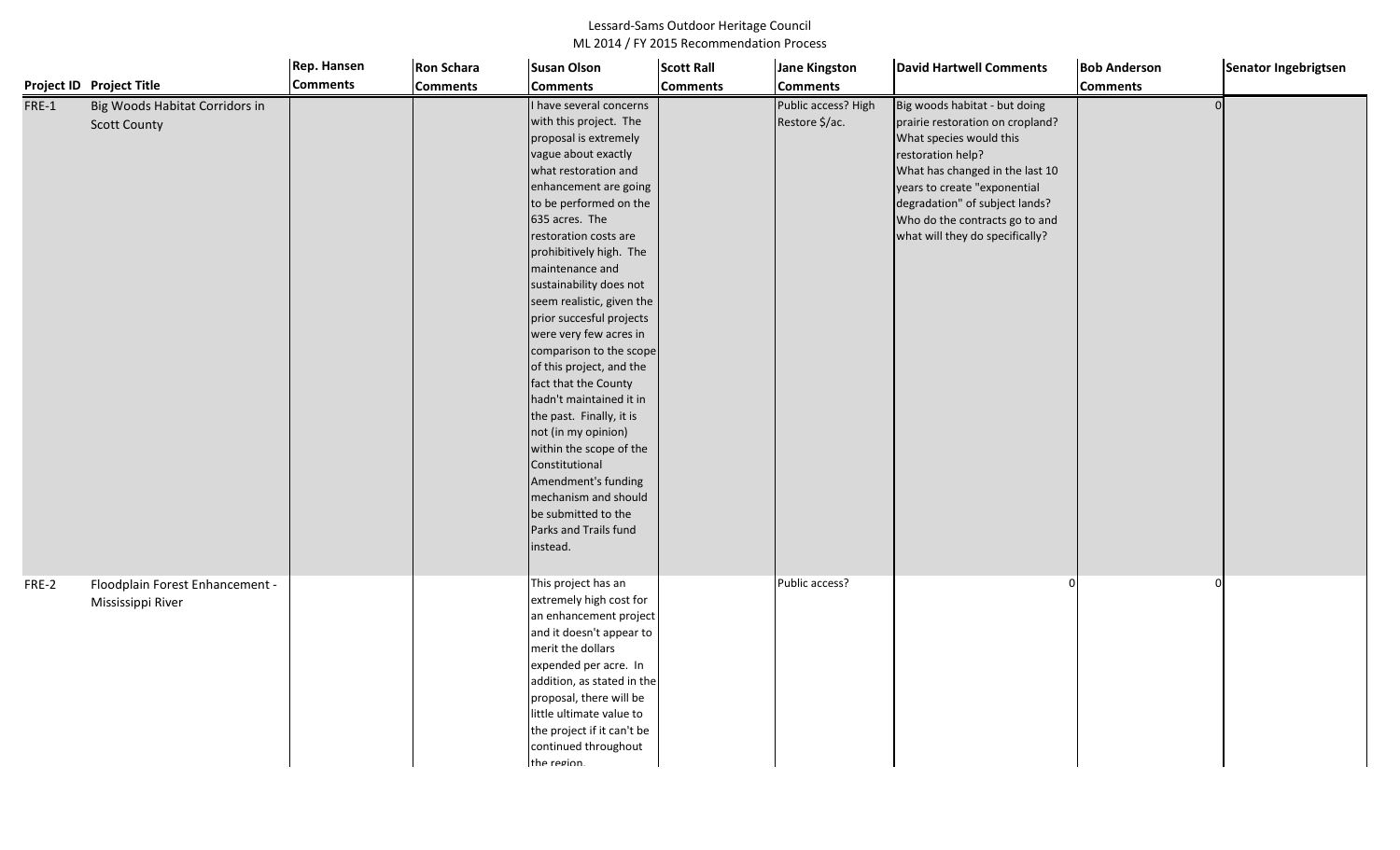|        |                                                                     | Rep. Hansen     | <b>Ron Schara</b>        | <b>Susan Olson</b>                                                                                                                                                                                                                                                                                                                                                  | <b>Scott Rall</b> | <b>Jane Kingston</b>   | <b>David Hartwell Comments</b>                                                                                                                                                                                                                                                                                                     | <b>Bob Anderson</b> | Senator Ingebrigtsen |
|--------|---------------------------------------------------------------------|-----------------|--------------------------|---------------------------------------------------------------------------------------------------------------------------------------------------------------------------------------------------------------------------------------------------------------------------------------------------------------------------------------------------------------------|-------------------|------------------------|------------------------------------------------------------------------------------------------------------------------------------------------------------------------------------------------------------------------------------------------------------------------------------------------------------------------------------|---------------------|----------------------|
|        | Project ID Project Title                                            | <b>Comments</b> | <b>Comments</b>          | <b>Comments</b>                                                                                                                                                                                                                                                                                                                                                     | <b>Comments</b>   | <b>Comments</b>        |                                                                                                                                                                                                                                                                                                                                    | <b>Comments</b>     |                      |
| $WA-1$ | RIM-WRP Partnership -- Phase VI                                     |                 |                          | This is a great<br>partnership and a<br>fantastic opportunity to<br>leverage MN dollars<br>with federal dollars.                                                                                                                                                                                                                                                    |                   |                        | 0 What does leverage pay for?<br>Explain how it reduces cost of<br>preservation for the State?<br>f no farm bill or no leverage, what<br>is plan B to get leverage or does<br>program go away?<br>2 full time people for 75<br>easements for 3 years?<br>DU role for \$1M but nothing in<br>budget for<br>restoration/enhancement. |                     |                      |
| $WA-2$ | Accelerating the Waterfowl<br>Production Area Program - Phase<br>VI |                 |                          | Conflict of Interest<br>recent Pheasants<br>Forever affiliation)                                                                                                                                                                                                                                                                                                    |                   | High Protect Fee \$/ac | Public hunting is not the rational<br>for these funds - habitat is.                                                                                                                                                                                                                                                                |                     |                      |
| $WA-3$ | Wild Rice Shoreland Protection<br>Phase III                         |                 |                          | Good project with<br>proven track record for<br>success.                                                                                                                                                                                                                                                                                                            |                   |                        |                                                                                                                                                                                                                                                                                                                                    |                     |                      |
| WRE-1  | Accelerated Shallow Lakes and<br>Wetland Enhancement -- Phase VI    |                 | high personnel costs?    | I feel this is an<br>important project and<br>well-written, but I am<br>concerned that the<br>maintenance will be a<br>problem given the DNR's<br>existing budget for<br>maintenance of DNR-                                                                                                                                                                        |                   | Low Enhance \$/ac      | Restoring wetlands is not just a<br>waterfowl issue.<br>Personnel chart is missing                                                                                                                                                                                                                                                 |                     |                      |
| WRE-2  | Living Shallow Lakes & Wetlands<br>Initiative -- Phase IV           |                 | high personnel<br>costs? | I feel this is an<br>important project and<br>well-written, but I am<br>concerned that the<br>maintenance will be a<br>problem given the DNR's<br>existing budget for<br>maintenance of DNR-<br>owned lands. Also<br>concerned that<br>restoration of the 100<br>acres is very high in cost,<br>and would like more<br>information about the<br>restoration process |                   | Restore \$/ac          | How is this different than WRE-1?<br>Almost 10 times as costly per acre<br>as WRE-1. Why?<br>This work will benefit more than<br>ducks, why is that not highlighted?<br>DU Bio-engineering staff seems<br>high.                                                                                                                    |                     |                      |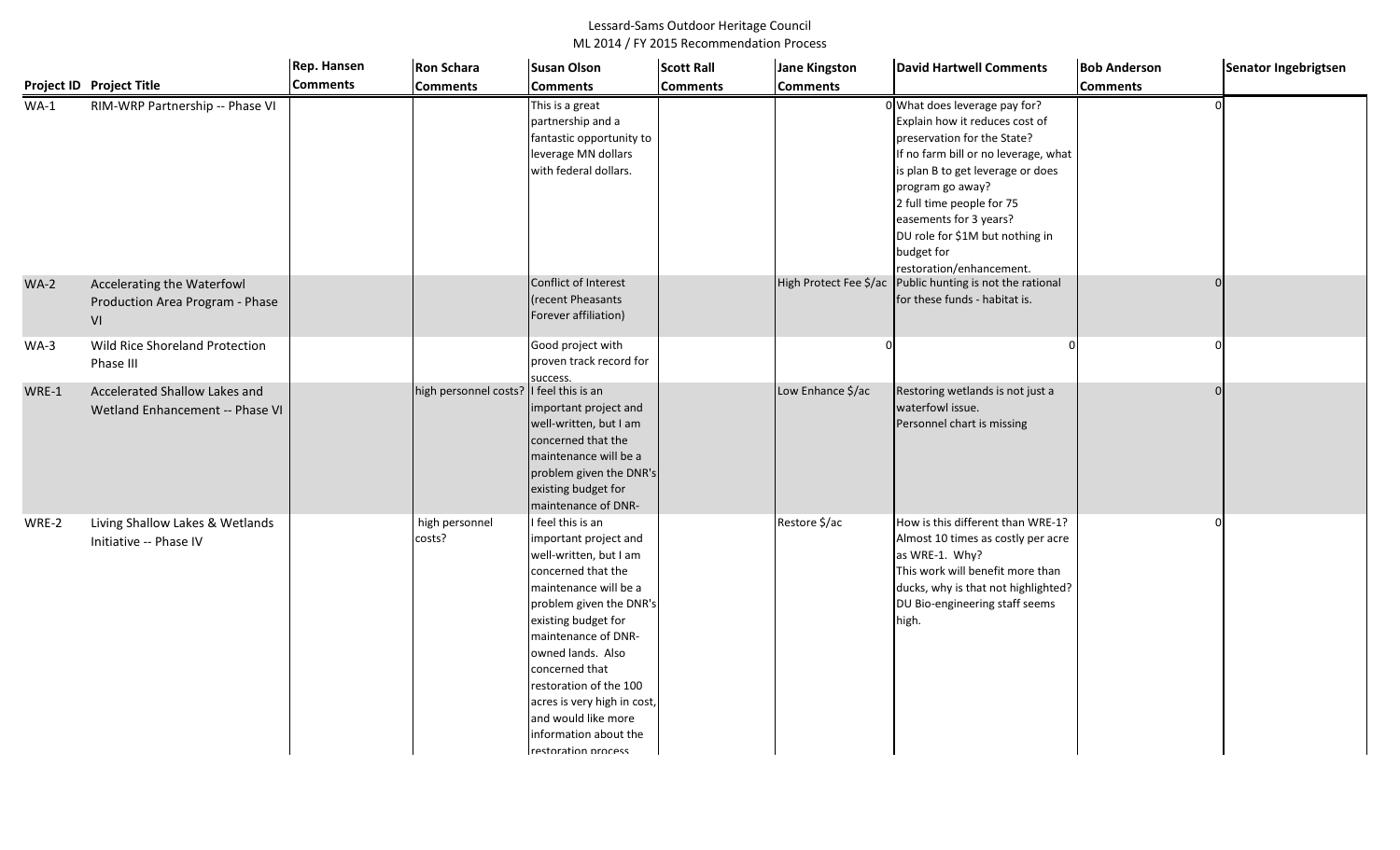|        |                                            | <b>Rep. Hansen</b> | <b>Ron Schara</b>                        | <b>Susan Olson</b>                                                                                                                                                                                                                                                                                                                                                                                                                                                                                   | <b>Scott Rall</b> | <b>Jane Kingston</b>                                     | <b>David Hartwell Comments</b>                                                                                                                                                                                                                  | <b>Bob Anderson</b> | Senator Ingebrigtsen |
|--------|--------------------------------------------|--------------------|------------------------------------------|------------------------------------------------------------------------------------------------------------------------------------------------------------------------------------------------------------------------------------------------------------------------------------------------------------------------------------------------------------------------------------------------------------------------------------------------------------------------------------------------------|-------------------|----------------------------------------------------------|-------------------------------------------------------------------------------------------------------------------------------------------------------------------------------------------------------------------------------------------------|---------------------|----------------------|
|        | Project ID Project Title                   | <b>Comments</b>    | <b>Comments</b>                          | <b>Comments</b>                                                                                                                                                                                                                                                                                                                                                                                                                                                                                      | <b>Comments</b>   | <b>Comments</b>                                          |                                                                                                                                                                                                                                                 | <b>Comments</b>     |                      |
| $HA-1$ | MN DNR Aquatic Habitat Program<br>Phase VI |                    |                                          | The restoration costs<br>are very reasonable, but<br>the acquisition,<br>easement, and<br>enhancement figures<br>are all prohibitively high<br>would like to see more<br>information about what                                                                                                                                                                                                                                                                                                      |                   |                                                          |                                                                                                                                                                                                                                                 |                     |                      |
| $HA-2$ | Metro Big Rivers -- Phase V                |                    | park and trail funds<br>needed here, too | Many of the projects in<br>this group proposal are<br>very worthy, but the<br>overall score was pulled<br>down by certain<br>projects that weren't<br>explained well and are<br>not (in my opinion)<br>within the scope of the<br>Constitutional<br>Amendment's funding<br>mechanism and should<br>have been submitted to<br>the Parks and Trails fund<br>instead. I would<br>recommend funding on<br>the worthy projects<br>within the LSOHC's<br>scope. The submitting<br>entities should strongly |                   | Equipment/tools?<br>Low Easement \$/ac.                  | Wildlife dependent recreation is<br>not a goal of LSOHC.<br>Is GRG's program volunteer<br>dependent and if so, is that more<br>cost effective than using<br>contractors?<br>Budget does not capture total<br>costs of fee acquisition correctly |                     |                      |
| $HA-3$ | Vermillion River WMA Acquisition           |                    | why not sell<br>buildings?               | The acquisition costs,<br>although a rare<br>opportunity, are<br>prohibitively high. Also,<br>am concerned that the<br>maintenance will be a<br>problem given the DNR's<br>existing budget for<br>maintenance of DNR-<br>awnad lande                                                                                                                                                                                                                                                                 |                   | What do "contracts"<br>cover? High Protect<br>Fee \$/ac. | Hunting land and fishing<br>opportunities are not the goal -<br>habitat is.<br>No open to hunting and fishing?<br>What is the need for a contract for<br>\$322K for this purchase?                                                              |                     | 0 15K pr. Acre       |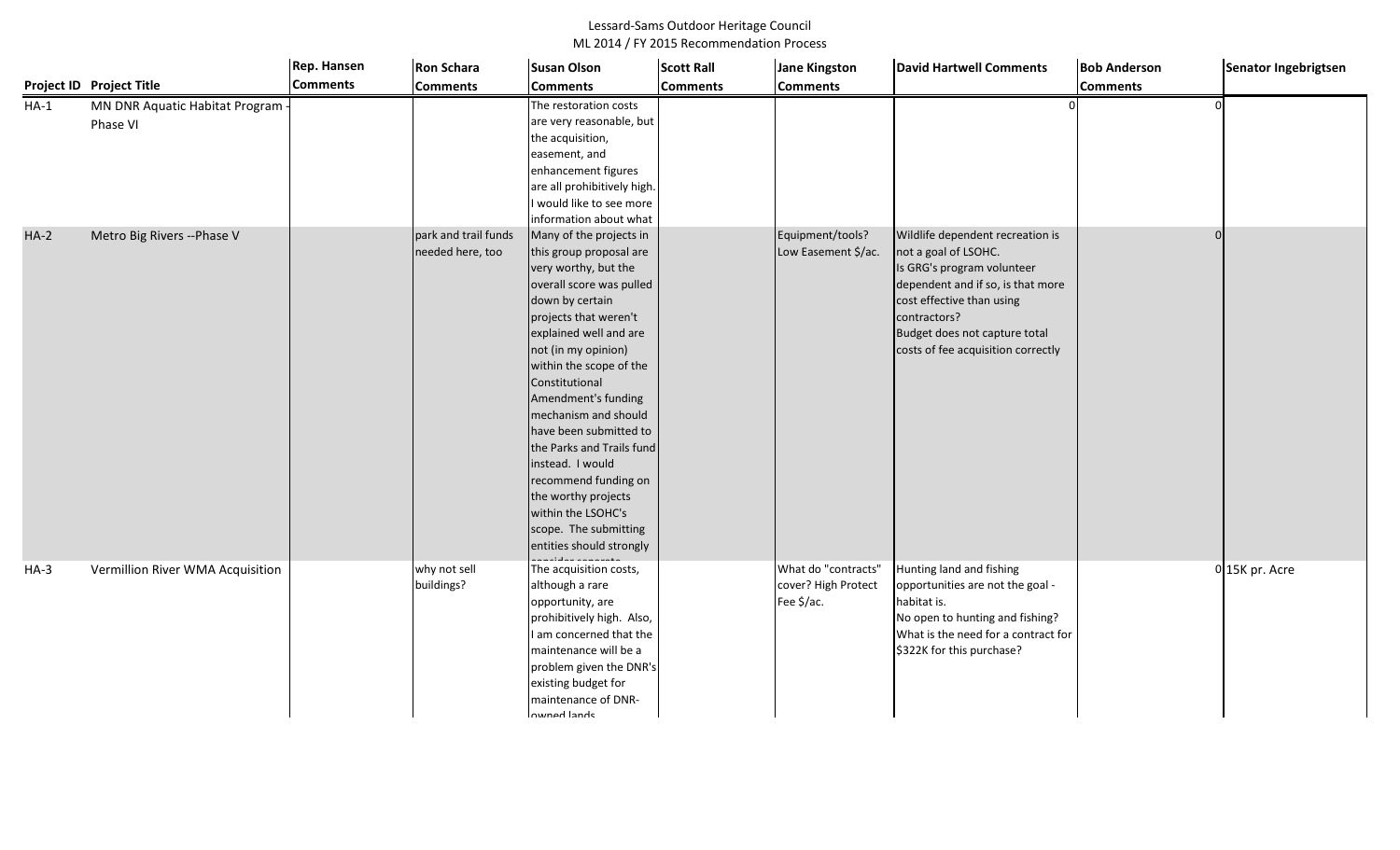|         |                                                                                                        | Rep. Hansen     | <b>Ron Schara</b> | <b>Susan Olson</b>                                                                                                                                                                                                                                                                                                                                                                                                                                                                 | <b>Scott Rall</b> | <b>Jane Kingston</b>                                                        | <b>David Hartwell Comments</b>                                                                                                                                                                                                                                                                                     | <b>Bob Anderson</b>       | Senator Ingebrigtsen             |
|---------|--------------------------------------------------------------------------------------------------------|-----------------|-------------------|------------------------------------------------------------------------------------------------------------------------------------------------------------------------------------------------------------------------------------------------------------------------------------------------------------------------------------------------------------------------------------------------------------------------------------------------------------------------------------|-------------------|-----------------------------------------------------------------------------|--------------------------------------------------------------------------------------------------------------------------------------------------------------------------------------------------------------------------------------------------------------------------------------------------------------------|---------------------------|----------------------------------|
|         | <b>Project ID Project Title</b>                                                                        | <b>Comments</b> | <b>Comments</b>   | <b>Comments</b>                                                                                                                                                                                                                                                                                                                                                                                                                                                                    | <b>Comments</b>   | <b>Comments</b>                                                             |                                                                                                                                                                                                                                                                                                                    | <b>Comments</b>           |                                  |
| $HA-4$  | Fisheries Habitat Protection on<br>Strategic North Central Minnesota<br>Lakes                          |                 |                   | The acquisition costs are<br>prohibitively high. Also,<br>I am concerned that the<br>maintenance will be a<br>problem given the DNR's<br>existing budget for<br>maintenance of DNR-<br>owned lands.                                                                                                                                                                                                                                                                                |                   | Woods Bay portion<br>preferable. High<br>Protect Fee \$/ac.                 | Sport fishing is not the goal -<br>habitat protection is.                                                                                                                                                                                                                                                          |                           |                                  |
| $HA-5$  | 3,500-foot Shoreland Acquisition<br>on the St. Croix River                                             |                 |                   | The acquisition cost,<br>although a rare<br>opportunity, is beyond<br>prohibitively high. In<br>addition, the plan for<br>maintenance reads like<br>they will request grants<br>to fix it after there's a<br>problem, but have no<br>maintenance plan<br>otherwise. Finally, since<br>this entire section of<br>property is adjacent to a<br>state trail, it is not (in<br>my opinion) within the<br>scope of the<br>Constitutional<br>Amendment's funding<br>mechanism and should |                   | Recreational, not<br>habitat. Appraisal<br>status? EXTREMELY<br>High \$/ac. | Recreational opportunities is not<br>LSOHC goal.<br>What is the development threat<br>(by code)<br>Value of trail?<br>Will county issue bonds? Has it<br>issued any since 2006 approval of<br>referendum?<br>Actual cost if over \$300K per acre.<br>This looks to be a recreational<br>project more than habitat. | BA-High cost for 15 acres | 160K pr. Acre/with no<br>hunting |
| $HA-6$  | Habitat Protection/Restoration in<br>Dakota County -- Phase V                                          |                 |                   | Good project, well<br>written.                                                                                                                                                                                                                                                                                                                                                                                                                                                     |                   |                                                                             | $\Omega$                                                                                                                                                                                                                                                                                                           |                           |                                  |
| $HA-7$  | Mustinka River Fish and Wildlife<br><b>Habitat Corridor Rehabilitation</b>                             |                 |                   | The acquisition cost,<br>although a rare<br>opportunity, is<br>prohibitively high.                                                                                                                                                                                                                                                                                                                                                                                                 |                   | Map needed. Very<br>High Restore \$/ac.                                     | is this all or nothing?<br>Very high cost per mile.                                                                                                                                                                                                                                                                |                           |                                  |
| $HRE-1$ | Minnesota Trout Unlimited<br><b>Coldwater Fish Habitat</b><br>Enhancement & Restoration --<br>Phase VI |                 |                   | The enhancement costs<br>are prohibitively high,<br>but I would like to see<br>more information about<br>what is involved.                                                                                                                                                                                                                                                                                                                                                         |                   | Map needed. High<br>Enhance \$/ac.                                          | Improving access is not the<br>purpose of these funds.                                                                                                                                                                                                                                                             |                           |                                  |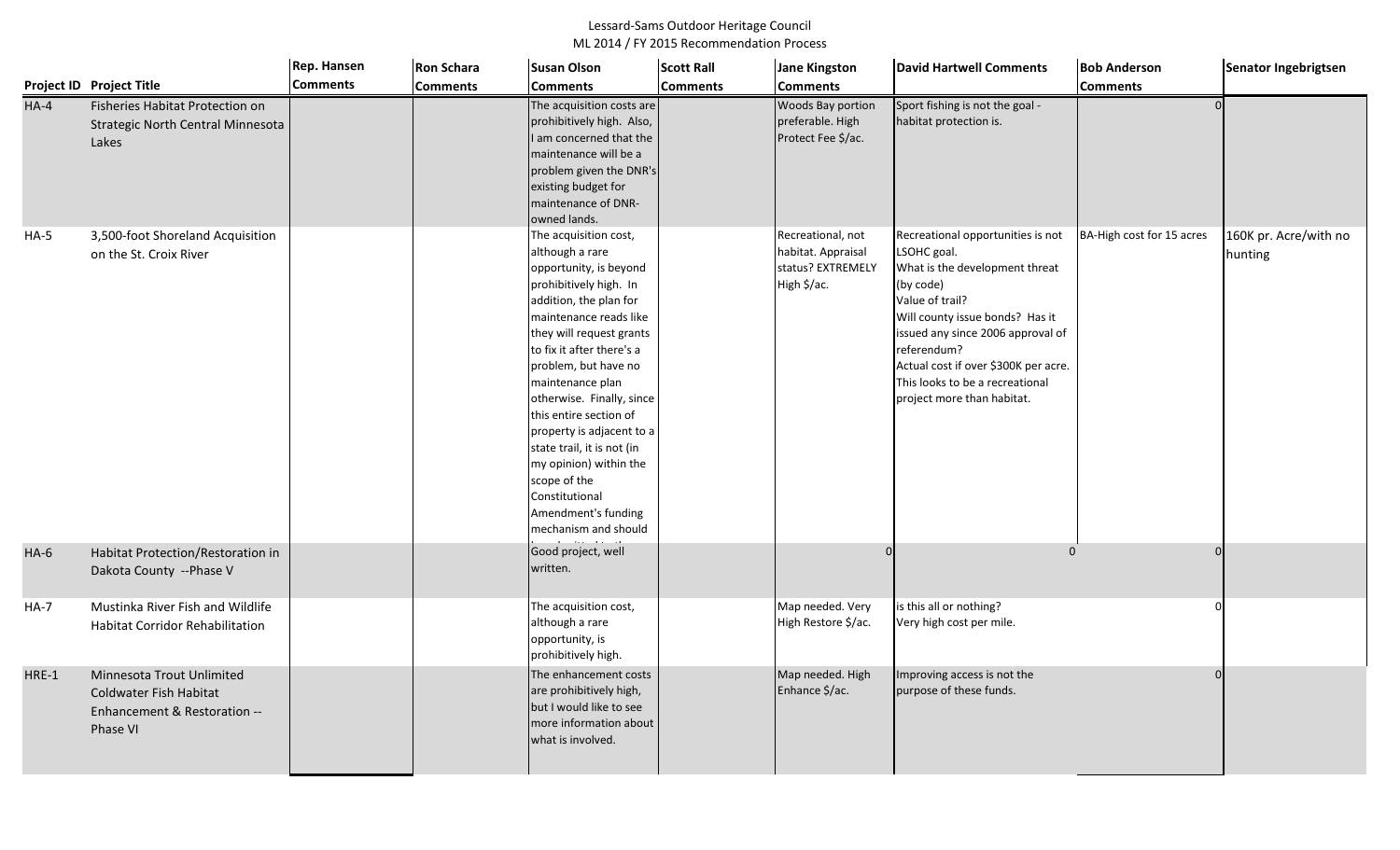|       |                                                                 | Rep. Hansen     | <b>Ron Schara</b> | <b>Susan Olson</b>                                                                                                                                                                                                                                                                                                                                  | <b>Scott Rall</b>                                                                                                                                                                                                                                 | <b>Jane Kingston</b>                                                                   | <b>David Hartwell Comments</b>                                                                                                                                                                                                                                                                                                                                                            | <b>Bob Anderson</b> | Senator Ingebrigtsen                 |
|-------|-----------------------------------------------------------------|-----------------|-------------------|-----------------------------------------------------------------------------------------------------------------------------------------------------------------------------------------------------------------------------------------------------------------------------------------------------------------------------------------------------|---------------------------------------------------------------------------------------------------------------------------------------------------------------------------------------------------------------------------------------------------|----------------------------------------------------------------------------------------|-------------------------------------------------------------------------------------------------------------------------------------------------------------------------------------------------------------------------------------------------------------------------------------------------------------------------------------------------------------------------------------------|---------------------|--------------------------------------|
|       | <b>Project ID Project Title</b>                                 | <b>Comments</b> | <b>Comments</b>   | <b>Comments</b>                                                                                                                                                                                                                                                                                                                                     | <b>Comments</b>                                                                                                                                                                                                                                   | <b>Comments</b>                                                                        |                                                                                                                                                                                                                                                                                                                                                                                           | <b>Comments</b>     |                                      |
| HRE-2 | St. Louis River Restoration<br>Initiative -- Phase II           |                 |                   | The restoration costs<br>are prohibitively high,<br>but I would like to see<br>more information about<br>what is involved.                                                                                                                                                                                                                          |                                                                                                                                                                                                                                                   | High % Direct Support<br>Svcs. Very High<br>Restore \$/ac.                             |                                                                                                                                                                                                                                                                                                                                                                                           |                     |                                      |
| HRE-3 | Duluth 2012 Flood: Stream Habitat<br><b>Restoration Program</b> |                 |                   | The restoration costs<br>are prohibitively high,<br>but I would like to see<br>more information about<br>what is involved.                                                                                                                                                                                                                          | leverage was received "Critical" habitat?<br>by the city but not<br>dedicated to this<br>project funds went<br>elsewhere can funds<br>be dedicated to<br>streams with the best<br>chance of sustaining<br>natural reproduction<br>verses stocking | Rank in order of best<br>habitat? EXTREMELY<br>High Restore \$/ac.<br>CPL appropriate. | Restoration should be for habitat<br>not recreational purposes.<br>Very expensive per mile -<br>exceeding any other project we<br>have looked at.<br>What is the breakdown between<br>planning and actual restoration<br>work?.<br>What would they do if no leverage<br>was found?<br>Seems to include funds to manage<br>a public process - is this what we<br>want to be involved with? |                     | 0 Was Fed disaster \$s<br>involved?? |
| HRE-4 | Knife River Habitat Rehabilitation --<br>Phase II               |                 |                   | I gave a lower score on<br>the supplement factor<br>because the proposal<br>indicates they have<br>additional funds<br>available for annual<br>maintenance, and if<br>they have that, they<br>should be contributing<br>to the project. Also, I<br>am concerned that the<br>maintenance will be a<br>problem given the DNR's<br>existing budget for |                                                                                                                                                                                                                                                   | Equipment=trees<br>stock?                                                              | Seems like aggressive beaver<br>trapping would be far cheaper<br>than this aggressive method.<br>.5 project manager for 4 years just<br>to put contracts in place?                                                                                                                                                                                                                        |                     |                                      |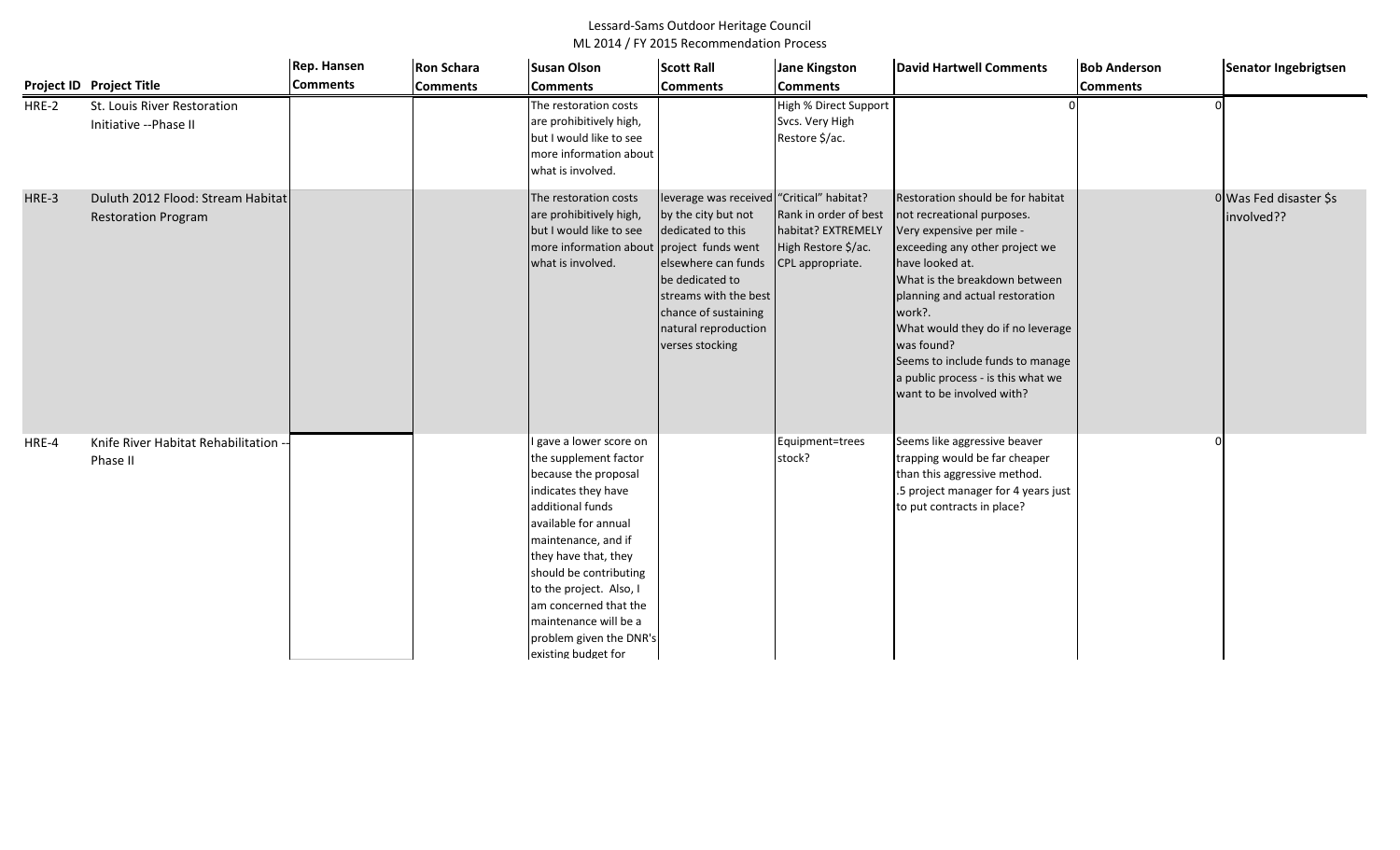|       |                                                                                                                       | Rep. Hansen     | <b>Ron Schara</b>                                    | <b>Susan Olson</b>                                                                                                                                                                                                                                                                                                                                                                                                                                                                                                 | <b>Scott Rall</b> | <b>Jane Kingston</b>                                                                                                                                 | <b>David Hartwell Comments</b>                                                                                                                                                                                                                                                                                                                                                                                                                                                                                                                                                                           | <b>Bob Anderson</b>  | Senator Ingebrigtsen |
|-------|-----------------------------------------------------------------------------------------------------------------------|-----------------|------------------------------------------------------|--------------------------------------------------------------------------------------------------------------------------------------------------------------------------------------------------------------------------------------------------------------------------------------------------------------------------------------------------------------------------------------------------------------------------------------------------------------------------------------------------------------------|-------------------|------------------------------------------------------------------------------------------------------------------------------------------------------|----------------------------------------------------------------------------------------------------------------------------------------------------------------------------------------------------------------------------------------------------------------------------------------------------------------------------------------------------------------------------------------------------------------------------------------------------------------------------------------------------------------------------------------------------------------------------------------------------------|----------------------|----------------------|
|       | Project ID Project Title                                                                                              | <b>Comments</b> | <b>Comments</b>                                      | <b>Comments</b>                                                                                                                                                                                                                                                                                                                                                                                                                                                                                                    | <b>Comments</b>   | <b>Comments</b>                                                                                                                                      |                                                                                                                                                                                                                                                                                                                                                                                                                                                                                                                                                                                                          | <b>Comments</b>      |                      |
| HRE-5 | Wildlife and Fishery Habitat<br><b>Restoration and Enhancement -</b><br>Metro Region<br>Washington County's Last Best |                 | duplicate proposals<br>here?<br>high costs per acre? | Many of the projects in<br>this group proposal are<br>very worthy, but the<br>overall score was pulled<br>down by certain<br>projects that are not (in<br>my opinion) within the<br>scope of the<br>Constitutional<br>Amendment's funding<br>mechanism and should<br>have been submitted to<br>the Parks and Trails or<br>Clean Water funds<br>instead. I would<br>recommend funding on<br>the worthy projects<br>within the LSOHC's<br>scope. The submitting<br>antitiac chould ctrongly<br>have several concerns |                   | All duplicate, CPL-<br>eligible, disparate, &<br>temporary water<br>treatment projects.<br>No unifying vision or<br>overall direction.<br>Map needed | should be separate projects as<br>they do not show much linkage.<br>Projects under \$400K should apply<br>for Conservation Partners grants.<br>#8 shows no acreage so<br>understanding cost effectiveness is<br>not possible.<br>#10 seems to be a short term fix<br>that will have to be repeated year<br>after year.<br>Impossible to ascertain<br>sustainability of improvements in<br>the format this is submitted in.<br>Unable to understand<br>supplemental nature of funding as<br>presented.<br>Is "contracts" with outsiders or<br>with implementing agencies?<br>Leverage of support services | BA-Project timeline? |                      |
| HRE-6 | Places                                                                                                                |                 |                                                      | with this project. The<br>proposal is extremely<br>vague about the St Pau<br><b>Baldwin Plains and</b><br>Moraines subsection,<br>the mosaic, and the St<br>Croix Rover portions.<br>Also, the restoration<br>costs are quite high for<br>the numher of acres                                                                                                                                                                                                                                                      |                   |                                                                                                                                                      | seems not real leverage.                                                                                                                                                                                                                                                                                                                                                                                                                                                                                                                                                                                 |                      |                      |
| HRE-7 | Grey Cloud Slough Habitat<br>Restoration                                                                              |                 |                                                      | The project has<br>significant support, but<br>I'm not sure that<br>building a bridge is<br>necessarily the best use<br>of LSOHC funds.                                                                                                                                                                                                                                                                                                                                                                            |                   | Substitution. This is a<br>transportation<br>project.                                                                                                | LSOHC purpose is not to provide<br>funds for recreational purposes.<br>The proposal seems light on the<br>biological benefits of this. Why<br>would this be good for wildlife<br>habitat?<br>What will remove the likely<br>vegetative matter that has built up<br>over the last 50 years that would<br>make this a functioning slough?                                                                                                                                                                                                                                                                  |                      |                      |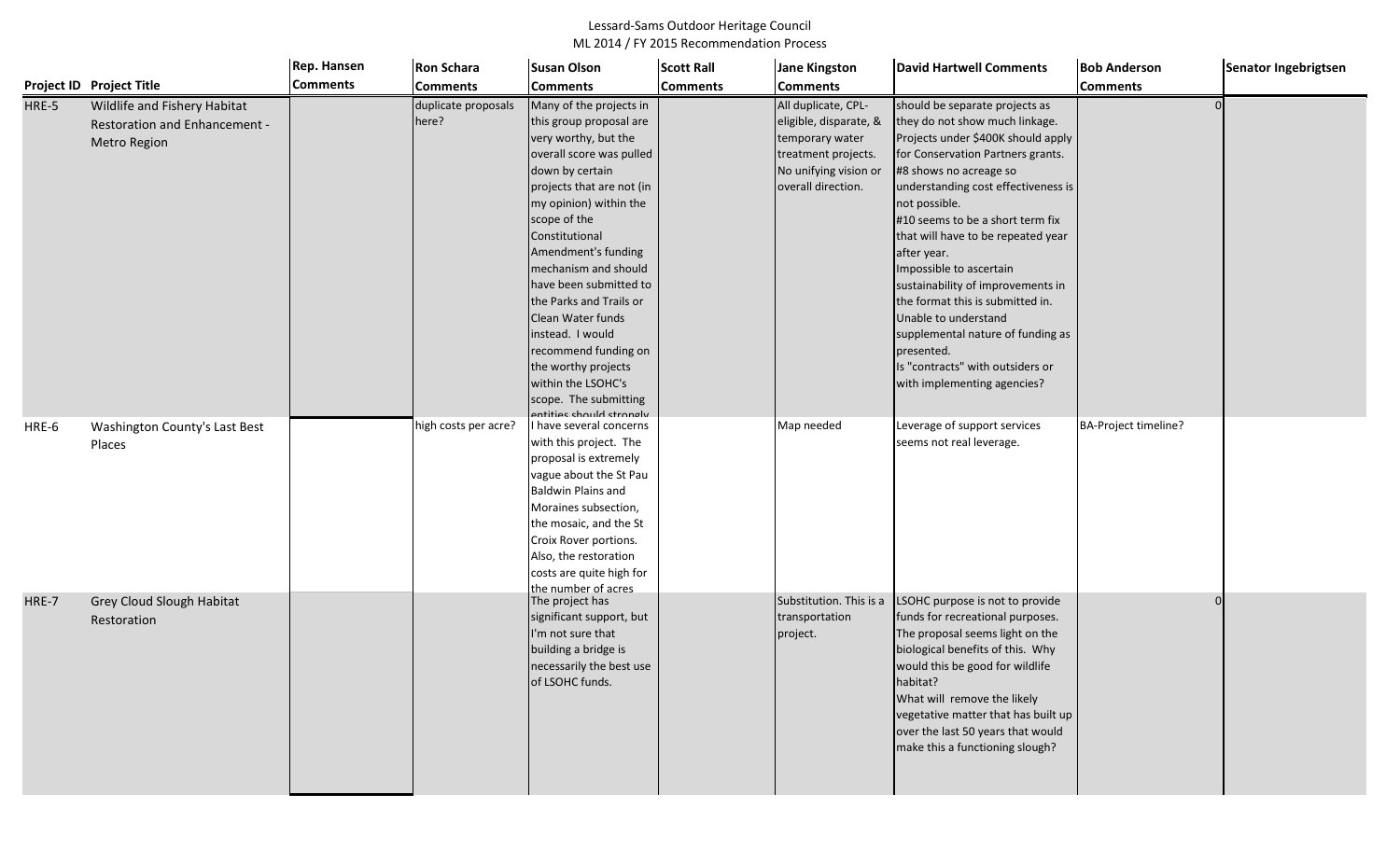|               |                                                              | <b>Rep. Hansen</b> | <b>Ron Schara</b>                                               | <b>Susan Olson</b>                                                                                                                                                                                                                                                                                                                                  | <b>Scott Rall</b>                                                        | <b>Jane Kingston</b>                                                                                                            | <b>David Hartwell Comments</b>                                                                                                                                                                                                                                                                          | <b>Bob Anderson</b> | Senator Ingebrigtsen |
|---------------|--------------------------------------------------------------|--------------------|-----------------------------------------------------------------|-----------------------------------------------------------------------------------------------------------------------------------------------------------------------------------------------------------------------------------------------------------------------------------------------------------------------------------------------------|--------------------------------------------------------------------------|---------------------------------------------------------------------------------------------------------------------------------|---------------------------------------------------------------------------------------------------------------------------------------------------------------------------------------------------------------------------------------------------------------------------------------------------------|---------------------|----------------------|
|               | Project ID Project Title                                     | <b>Comments</b>    | <b>Comments</b>                                                 | <b>Comments</b>                                                                                                                                                                                                                                                                                                                                     | <b>Comments</b>                                                          | <b>Comments</b>                                                                                                                 |                                                                                                                                                                                                                                                                                                         | <b>Comments</b>     |                      |
| HRE-8         | Lake Nokomis Habitat<br>Enhancements                         |                    |                                                                 | I feel that much of this<br>project is more suited<br>for the Clean Water<br>fund due to the water<br>quality issues being<br>discussed in the<br>proposal.                                                                                                                                                                                         |                                                                          | Common carp. CPL<br>possibility.                                                                                                | How do you remove carp for "up<br>to three years"? Or does this<br>mean they will be netted for 3<br>years instead of rotonone<br>treatment of the lake and<br>restocking of other fish? The real<br>question is if the strategy is long or<br>short term. It appears short term<br>by the description. |                     | 0 Carp barrier       |
| HRE-9         | Lake Independence Fish Habitat<br><b>Improvement Project</b> |                    | Clean water fund<br>needs to be involved project is more suited | I feel that much of this<br>for the Clean Water<br>fund due to the water<br>quality issues being<br>discussed in the<br>proposal. Also, the<br>proposal needs more<br>details on the design<br>and scope of work.                                                                                                                                   | feedlot issues need to Status of Merz<br>be completely<br>adressed first | Feedlot lawsuit? Not<br>prudent to waste \$<br>with ongoing<br>unmitigated pollution.<br>Low Enhance \$/ac.<br>CPL possibility. | carp control or eradication?<br>What is being done to control<br>flows from the feedlot so there is a<br>permanent solution?<br>What is the carp control and how<br>effective would it be? How would<br>this be funded going forward?                                                                   |                     |                      |
| <b>HRE-10</b> | Northwest Bluffs                                             |                    |                                                                 | The enhancement costs<br>are prohibitively high.<br>Also, it is not (in my<br>opinion) within the<br>scope of the<br>Constitutional<br>Amendment's funding<br>mechanism and should<br>be submitted to the<br>Parks and Trails fund<br>instead. The proposal<br>indicates that they have<br>received P&T funding<br>for related work in the<br>past. |                                                                          | Map needed. Low<br>Restore \$/ac. CPL<br>possibility.                                                                           | Adjacent development is the<br>partial cause of the dedgradation<br>of the habitat but cannot be fixed.                                                                                                                                                                                                 |                     | 0 cost pr. Acre high |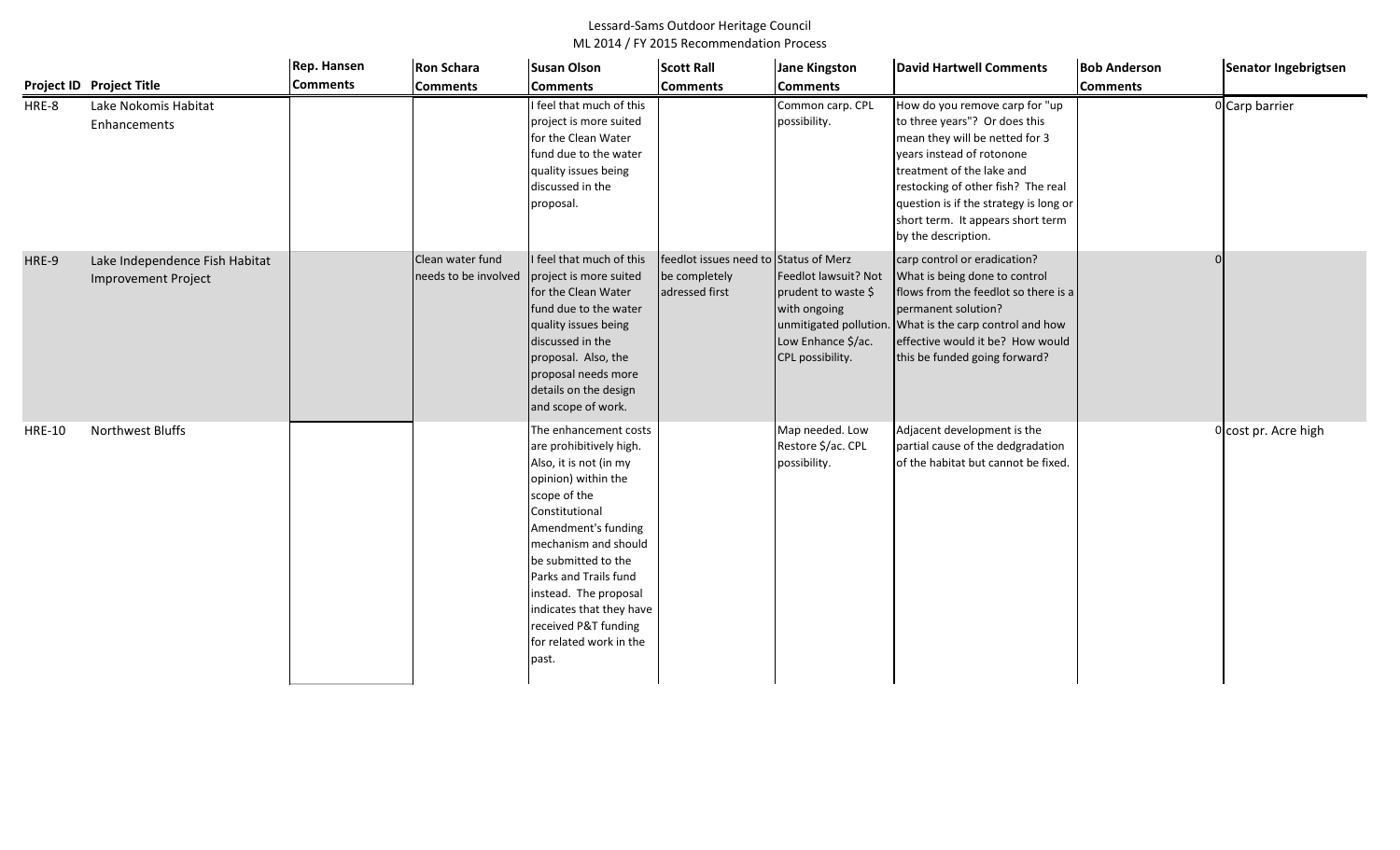|               |                                                                                        | Rep. Hansen          | <b>Ron Schara</b>              | <b>Susan Olson</b>                                                                                                                                                                                                                                                                                                                                                                                                                                                                                             | <b>Scott Rall</b>                                    | <b>Jane Kingston</b>                                           | <b>David Hartwell Comments</b>                                                                                                                                                                                                                                                              | <b>Bob Anderson</b> | Senator Ingebrigtsen                       |
|---------------|----------------------------------------------------------------------------------------|----------------------|--------------------------------|----------------------------------------------------------------------------------------------------------------------------------------------------------------------------------------------------------------------------------------------------------------------------------------------------------------------------------------------------------------------------------------------------------------------------------------------------------------------------------------------------------------|------------------------------------------------------|----------------------------------------------------------------|---------------------------------------------------------------------------------------------------------------------------------------------------------------------------------------------------------------------------------------------------------------------------------------------|---------------------|--------------------------------------------|
|               | <b>Project ID Project Title</b>                                                        | <b>Comments</b>      | <b>Comments</b>                | <b>Comments</b>                                                                                                                                                                                                                                                                                                                                                                                                                                                                                                | <b>Comments</b>                                      | <b>Comments</b>                                                |                                                                                                                                                                                                                                                                                             | <b>Comments</b>     |                                            |
| <b>HRE-11</b> | Habitat Enhancement in the Sauk<br>Lake watershed                                      |                      |                                | The enhancement costs<br>are prohibitively high.<br>Also, it is not (in my<br>opinion) within the<br>scope of the<br>Constitutional<br>Amendment's funding<br>mechanism and should<br>be submitted to the<br>Parks and Trails or Clean                                                                                                                                                                                                                                                                         |                                                      | Supplies/materials<br>detail? EXTREMELY<br>High Enhance \$/ac. | Very high cost per acre.<br>Would it not be better to just sod<br>in this city lot?<br>Should this not be referred to<br>Conservation Partners?                                                                                                                                             |                     | 038K pr. Acre<br>cost.Extreme              |
| HAIS-1        | A Permanent Program to<br>Sustainably Control AIS While<br><b>Restoring Ecosystems</b> | protect fish habitat | administrative<br>request only | This project is not (in my relies on other grants Substitution,<br>opinion) within the<br>scope of the<br>Constitutional<br>Amendment's funding<br>mechanism for any of<br>the Legacy Amendment<br>The funding of an<br>endowment to hire a<br>person does not directly<br>relate to success in any<br>of the other scored<br>areas, and there are no<br>funds to actually<br>support any projects<br>that might be<br>recommended by such a<br>person. Further,<br>$\lambda$ lika $\lambda$ alika akaataan is | not even applied for<br>yet to continue this<br>work | Research, Endowment                                            | This seems like research funding<br>more than restoration funding.<br>While it lists great leverage, the<br>everaged funds are already<br>committed (but not to the position<br>as outlined) and really don't count<br>as leverage.<br>Office/workspace remodel seems<br>very high in cost. |                     | 0 Creat such a fund const.<br>questionable |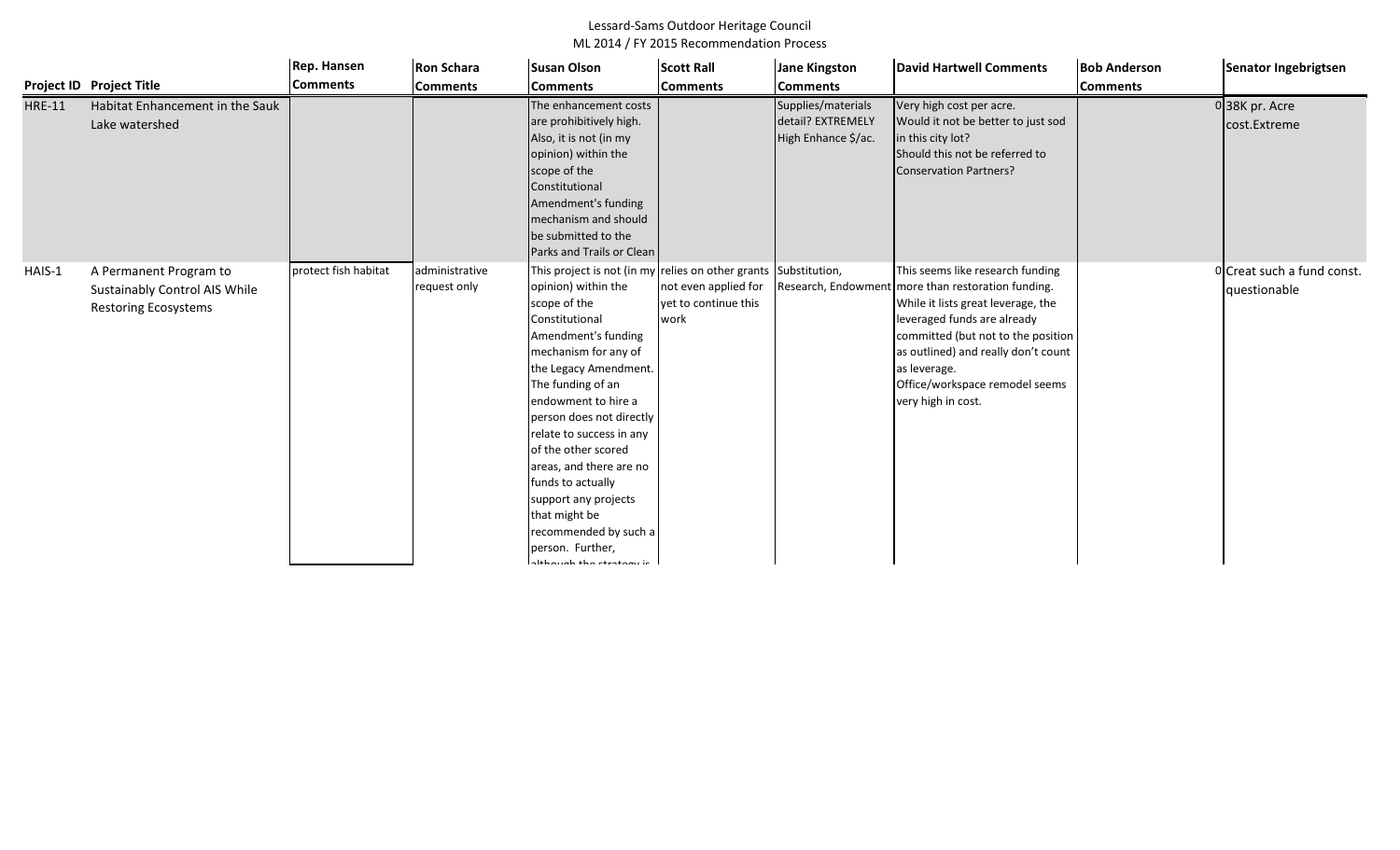|        |                                                                                                      | Rep. Hansen          | <b>Ron Schara</b> | <b>Susan Olson</b>                                                                                                                                                                                                                                                                                                                                                                                                           | <b>Scott Rall</b> | <b>Jane Kingston</b>                                                                                    | <b>David Hartwell Comments</b>                                                                                                                                                                                                                                                                                                                                                                                                                                                       | <b>Bob Anderson</b> | Senator Ingebrigtsen |
|--------|------------------------------------------------------------------------------------------------------|----------------------|-------------------|------------------------------------------------------------------------------------------------------------------------------------------------------------------------------------------------------------------------------------------------------------------------------------------------------------------------------------------------------------------------------------------------------------------------------|-------------------|---------------------------------------------------------------------------------------------------------|--------------------------------------------------------------------------------------------------------------------------------------------------------------------------------------------------------------------------------------------------------------------------------------------------------------------------------------------------------------------------------------------------------------------------------------------------------------------------------------|---------------------|----------------------|
|        | Project ID Project Title                                                                             | <b>Comments</b>      | <b>Comments</b>   | <b>Comments</b>                                                                                                                                                                                                                                                                                                                                                                                                              | <b>Comments</b>   | <b>Comments</b>                                                                                         |                                                                                                                                                                                                                                                                                                                                                                                                                                                                                      | <b>Comments</b>     |                      |
| HAIS-2 | Protect Aquatic Habitat from Asian protect fish habitat<br>Carp                                      |                      |                   | This proposal is<br>requesting funds for<br>some unknown future<br>project that may or may<br>not result in a solution.<br>We are being asked for<br>\$6.5 million with no<br>information on how it<br>will be spent, other than<br>conjecture and<br>hyperbole. Also to the<br>extent that the proposal<br>affects water quality<br>issues, I recommend it<br>be submitted for Clean<br><b>Water Fund</b><br>consideration. |                   | Substitution,<br>Temporary, Research,<br>Poorly defined. High                                           | The lack of specifics makes this<br>hard to evaluate against other<br>projects.<br>% Direct Support Svcs. Leverage seems like a stretch since<br>those funds were in place for<br>existing projects that this adds to<br>after the fact.                                                                                                                                                                                                                                             |                     |                      |
| HAIS-3 | Minnehaha Creek Watershed<br>District (MCWD) Aquatic Invasive<br>Species (AIS) Management<br>Program | protect fish habitat |                   | feel that this project is<br>more suited for the<br>Clean Water fund due to<br>the water quality issues<br>being discussed in the<br>proposal.                                                                                                                                                                                                                                                                               |                   | Substitution, 100%<br>Personnel & Equip,<br>Temporary, Highly<br>localized, Requires<br>ongoing funding | Isn't inventory work really<br>research?<br>Containment of small AIS<br>populations makes some sense if<br>there is the opportunity to<br>eradicate. Is there?<br>Would the inspection program be<br>mandatory or would it be<br>voluntary. What about private<br>property access?<br>Painter Creek project seems like<br>research not restoration.<br>Explain the value of a access<br>improvement at a lake that has<br>significant AIS infestations already<br>vs somewhere else? |                     |                      |